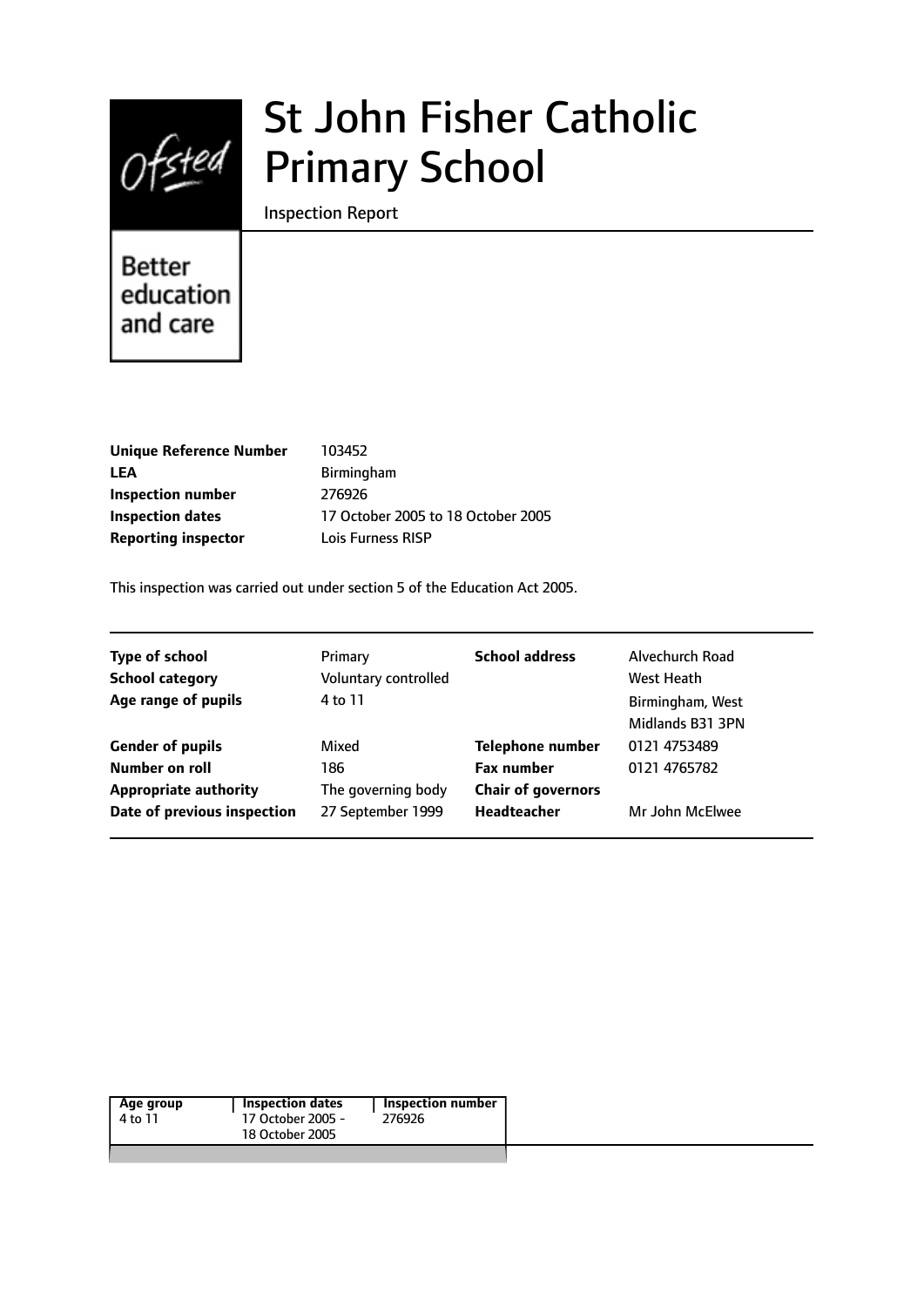© Crown copyright 2006

#### Website: www.ofsted.gov.uk

This document may be reproduced in whole or in part for non-commercial educational purposes, provided that the information quoted is reproduced without adaptation and the source and date of publication are stated.

Further copies of this report are obtainable from the school. Under the Education Act 2005, the school must provide a copy of this report free of charge to certain categories of people. A charge not exceeding the full cost of reproduction may be made for any other copies supplied.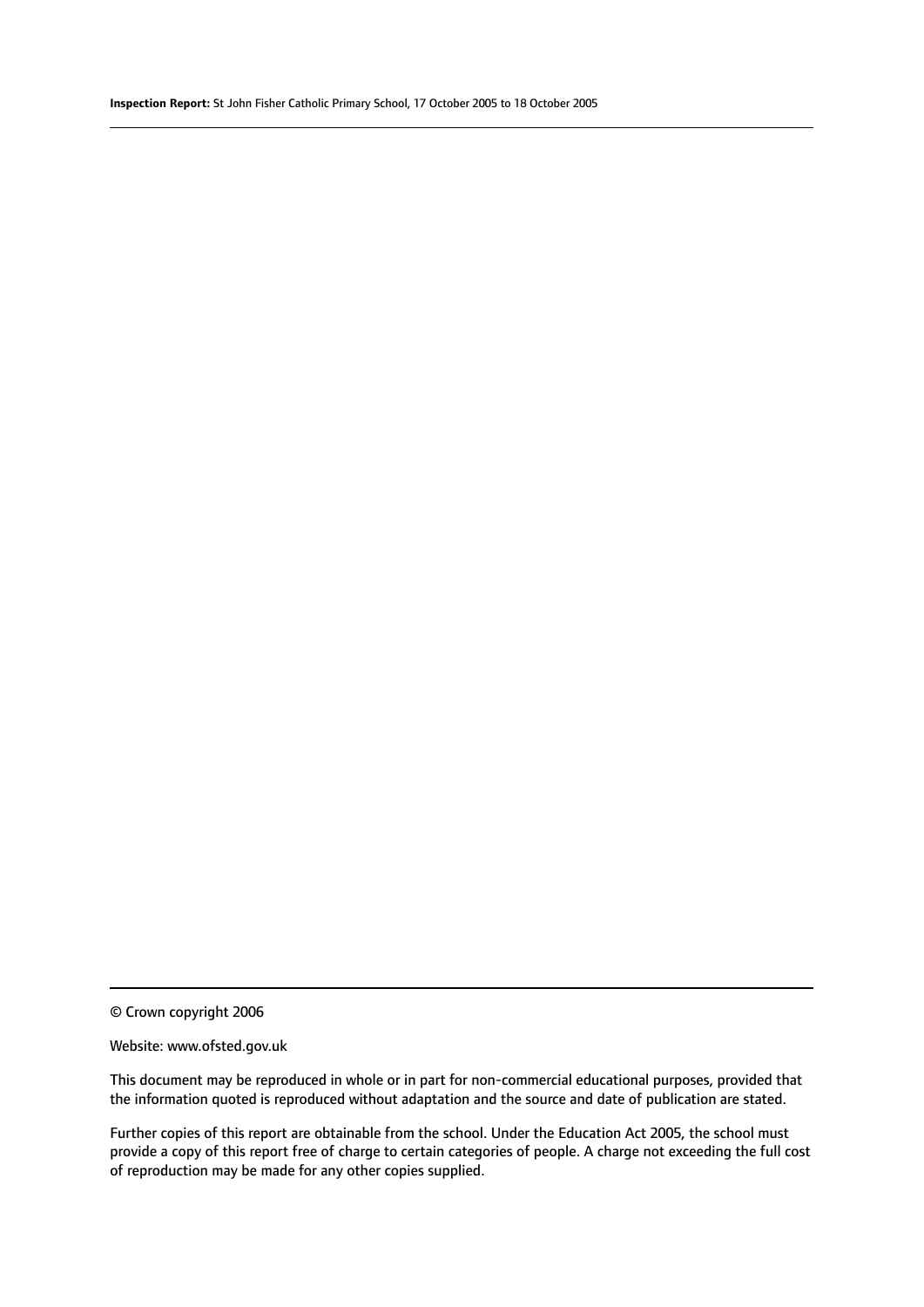# **Introduction**

The inspection was carried out by two additional inspectors.

# **Description of the school**

St John Fisher is slightly smaller than most primary schools. It is situated in West Heath in Birmingham. Nine different ethnic groups are represented in the school, of which the majority is White British. There are no pupils who are at an early stage of learning English. An average percentage of pupils have learning difficulties. Children start school in Reception with average levels of attainment. Over the last two years the school has experienced an unsettled time owing to staff absences, including a long-term absence of the Year 1 teacher and of the headteacher. The headteacher is now back in the school and two new teachers were appointed at the beginning of this term.

## **Key for inspection grades**

| Grade 1 | Outstanding  |
|---------|--------------|
| Grade 2 | Good         |
| Grade 3 | Satisfactory |
| Grade 4 | Inadequate   |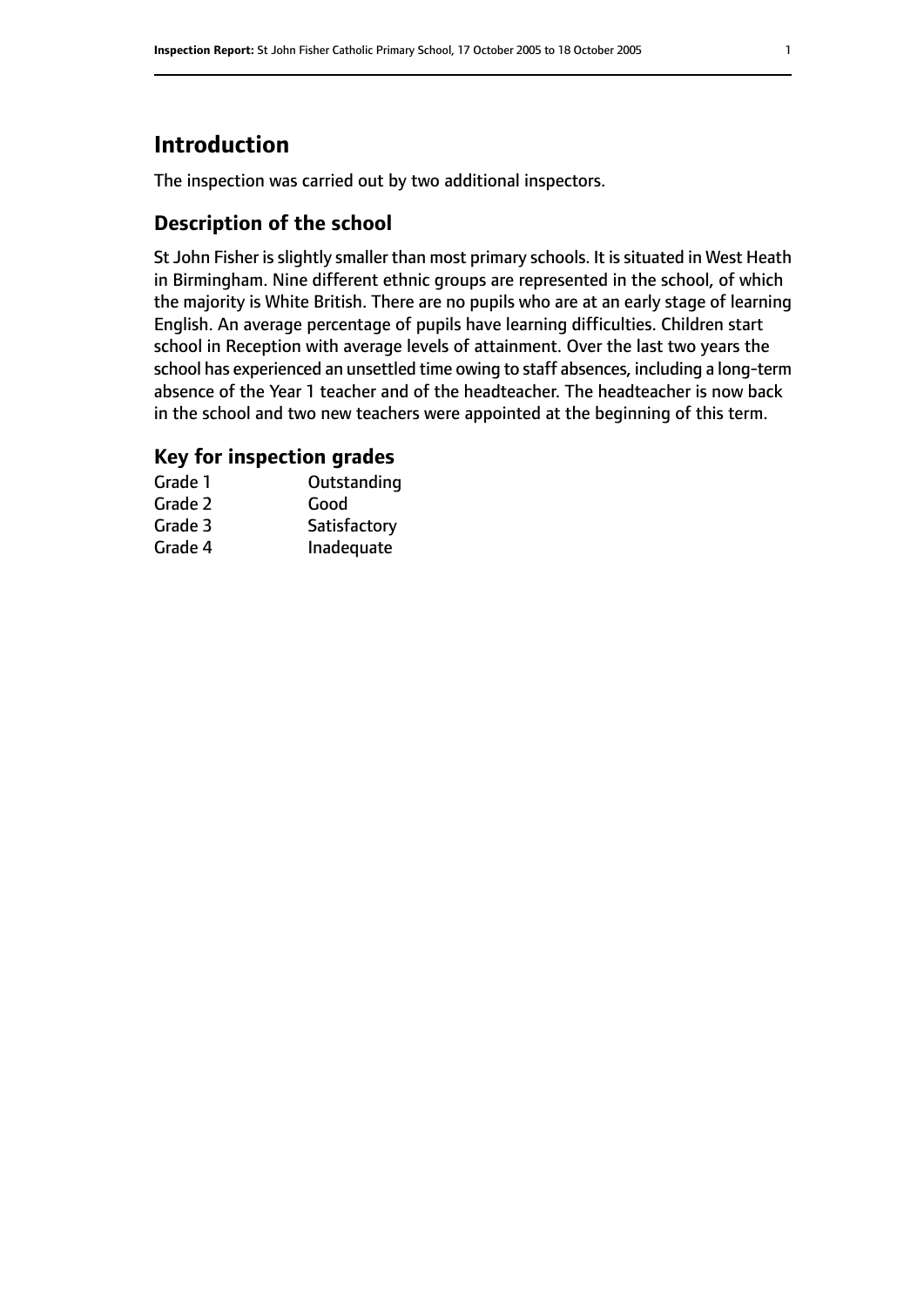# **Overall effectiveness of the school**

#### **Grade: 4**

In accordance with section 13 (3) of the Education Act 2005, HMCI is of the opinion that this school requires significant improvement, because it is performing significantly less well than in all the circumstances it might reasonably be expected to perform. The school is therefore given a Notice to Improve. Significant improvement is required in relation to pupils' achievement, the role of the governing body, and monitoring and evaluation.

St John Fisher Catholic Primary School is not as good as it should be. The school evaluates itself as good but this is far too positive a view. Although the pupils' standards by the end of Year 6 are above average and their achievement is satisfactory, there is a much less favourable picture by the end of Year 2. Standards for seven year-olds are below average and both their progress and achievement are unsatisfactory. However, teaching is now at least satisfactory, with many good features. Pupils' personal development is good and the care, quidance and support pupils receive are satisfactory. Since the last inspection, the work in Reception has improved well and standards in Year 6 have been maintained.

The quality of leadership and management is satisfactory. The school is aware of the level of the pupils' underachievement. It has recently put into place decisive action to turn the situation around and already there are signs that things are getting better. Systems are in place to monitor the school's performance carefully but these are not yet working effectively and evaluation is weak. The governors are insufficiently involved in the work of the school. They do not provide either enough support, or the challenge necessary to hold the school to account and relationships are strained. The good action plans of key leaders together with the staff's determination to work together show that the school has the capacity to improve. Given the children's attainment on entry and the standards attained by the end of Year 6, the school provides satisfactory value for money.

#### **What the school should do to improve further**

- Raise standards in reading, writing and mathematics by the end of Year 2.
- Establish a more rigorous approach to the monitoring and evaluation of its performance.
- The local authority should consider using its statutory powers to strengthen the governance of the school.

# **Achievement and standards**

#### **Grade: 4**

When children start in Reception, their skills and knowledge match those expected for their age. As a result of good teaching and well-targeted support, they get off to a positive start and make good progress to reach above average standards in all areas of learning, apart from writing, by the end of the year. Standards dip in Years 1 and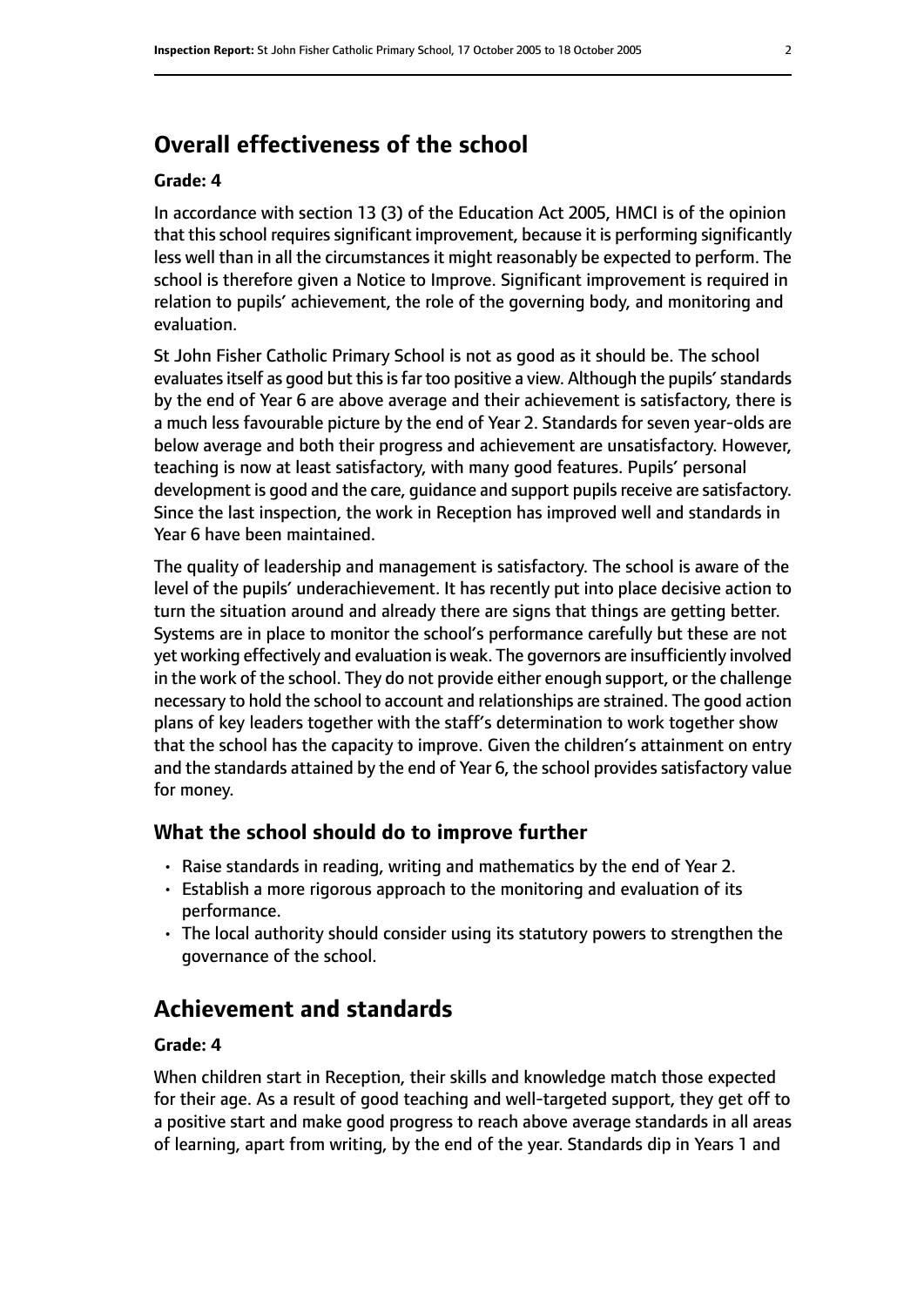2 and are not high enough. By the end of Year 2, standards are below average in reading, writing and mathematics. The pupils' achievement and the progress they make are unsatisfactory. Since 2003, there has been a decline in the reading and writing standards of seven year-olds. In mathematics, standards declined in 2004, but improved in 2005. In Years 3 to 6 pupils make better progress and they achieve satisfactorily. By Year 6, pupils reach above average standards in English, mathematics and science. The more able pupils are challenged well and a high number of them attain above the levels expected in reading and mathematics. In 2005, the Year 6 pupils exceeded their challenging target in mathematics but narrowly missed the one for English. The pupils with learning difficulties are catered for well and make similar progress to their classmates. Grade: 4

#### **Personal development and well-being**

#### **Grade: 2**

Pupils enjoy school and have positive attitudes towards their work. This view is confirmed by parents. Pupils like working together and they co-operate well when working in either groups or pairs. In an English lesson, for example, Year 5 pupils carefully respected each others' opinions when identifying significant phrases. Children in the Reception class work together happily, sharing ideas and resources. The pupils' behaviour around the school and in lessons is good. Pupils obey school rules and are well mannered. They are keen to talk about their activities and are proud to be elected by their peers as school council members. They take their responsibilities seriously. Pupils have a good understanding of right and wrong and their spiritual, moral, social and cultural development is satisfactory. Their awareness of the range of cultures living in Britain today is an area the school is developing, but has some way to go. Attendance is satisfactory. Pupils know the importance of eating healthily and of regular exercise. They know that they should use equipment, such as scissors, carefully and, that they should not speak to strangers. Regular fundraising activities are a part of school life and pupils have recently raised money for the Tsunami appeal and for Macmillan nurses. By Year 6, pupils are well prepared for the next stage of their education. Grade: 2

# **Quality of provision**

#### **Teaching and learning**

#### **Grade: 3**

The teaching and learning are satisfactory, with some good features. This does not disguise the fact that by Year 2 the pupils have much catching up to do in order to achieve as well as they should. Teaching is good in Reception. The teacher has a good understanding of how young children learn and assesses the children's work carefully to plan the next steps of learning. In the most effective lessons in Years 5 and 6, teachers develop positive relationships with the pupils and this gives the pupils the confidence to express their ideas. At the start of lessons the teachers share with the pupils what they are to learn, and their success is evaluated at the end. As a result,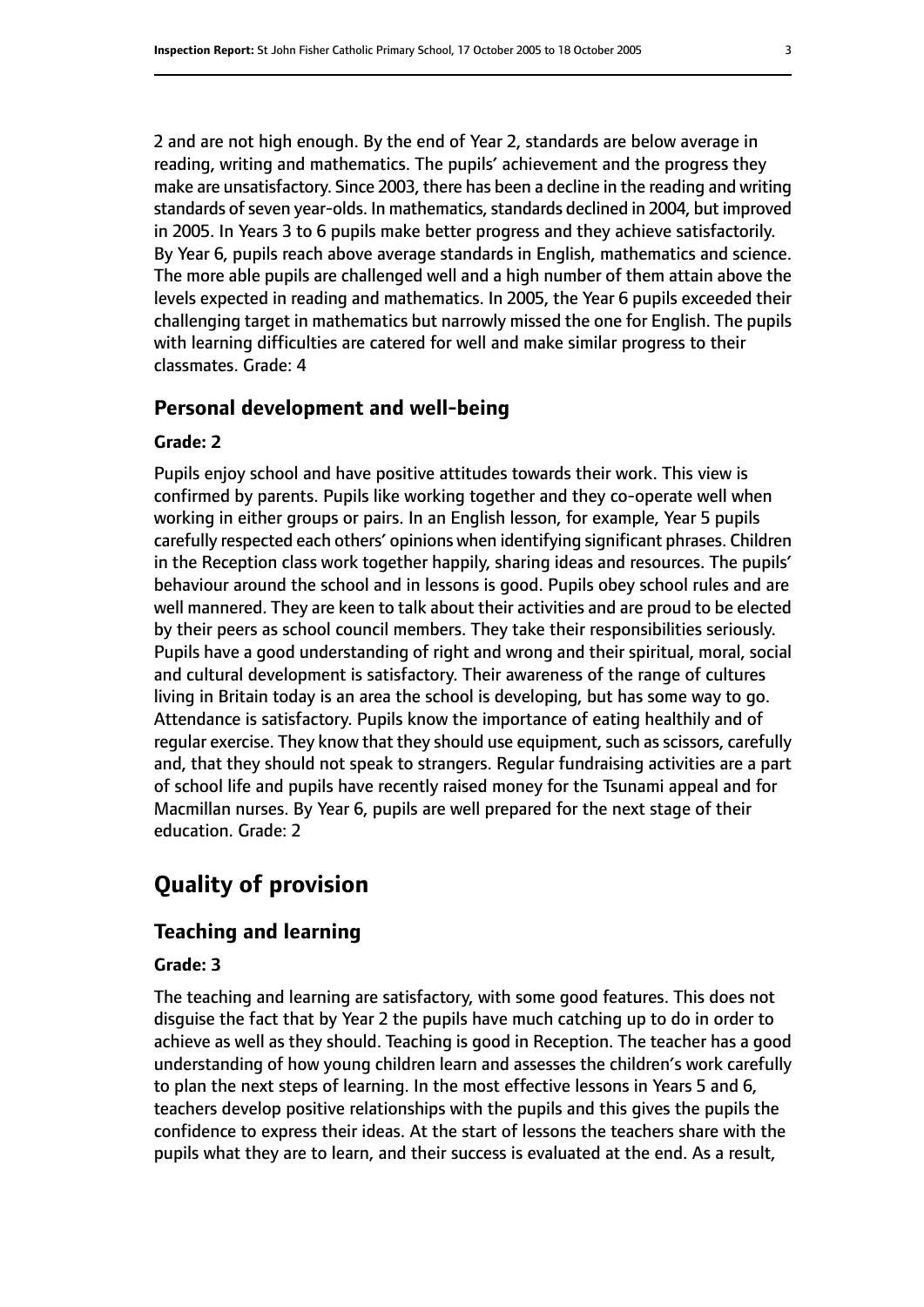pupils know how well they have done and what they need to do next. The work is planned at the right level for the pupils. Well briefed teaching assistants help pupils with their learning, including those with learning difficulties. The good use of resources, such as interactive whiteboards, helps to make learning clearer and enables the pupils to develop their basic skills effectively. Teachers mark pupils' work regularly but do not always clearly identify the good aspects of the work.

### **Curriculum and other activities**

#### **Grade: 3**

The school provides a satisfactory curriculum that meets statutory requirements. A good range of extra curricular clubs is provided. These clubs are popular with pupils, who give them as one of the main reasons why they enjoy school. The provision for personal, social and heath education, including drugs awareness, is satisfactory and successfully promotes the pupils' understanding of staying healthy, keeping safe and citizenship. Pupils' learning about cultures and faiths other than their own is an area that the school is developing. Satisfactory provision is made for pupils with learning difficulties. Grade: 3

# **Care, guidance and support**

#### **Grade: 3**

The level of care is satisfactory. Pupils feel safe and welcomed by the school. They know they always have someone to talk to about any concerns. Child protection procedures are carried out to the letter by school staff, but governors are not sufficiently supportive of the school's actions. Risk assessments are carried out satisfactorily. Children joining the Reception class settle in quickly because the staff devote so much time to ensuring that their transition to school runs smoothly. Older pupils are very well prepared for their future education, with visits from secondary school staff starting as early as Year 4. Pupils have targets for most aspects of their work and this is working effectively, particularly for pupils in Years 5 and 6. Pupils are clear about what to do to improve and how to recognise when they have reached a target. Links with a range of outside agencies and parents are good and pupils who are vulnerable and those who have difficulty controlling their behaviour receive good support. Grade: 3

# **Leadership and management**

#### **Grade: 3**

Leadership and management are satisfactory, although the governing body is not effective. Governors do not have a good enough idea of how well the school is doing, so they are unable to either support it in its work, or challenge it when standards are not high enough. Relationships between the governing body and the school are strained.

The management of the Foundation Stage and of Years 3 to 6 is significantly better than that of Years 1 and 2. This was shown in the good improvement in the 2005 Year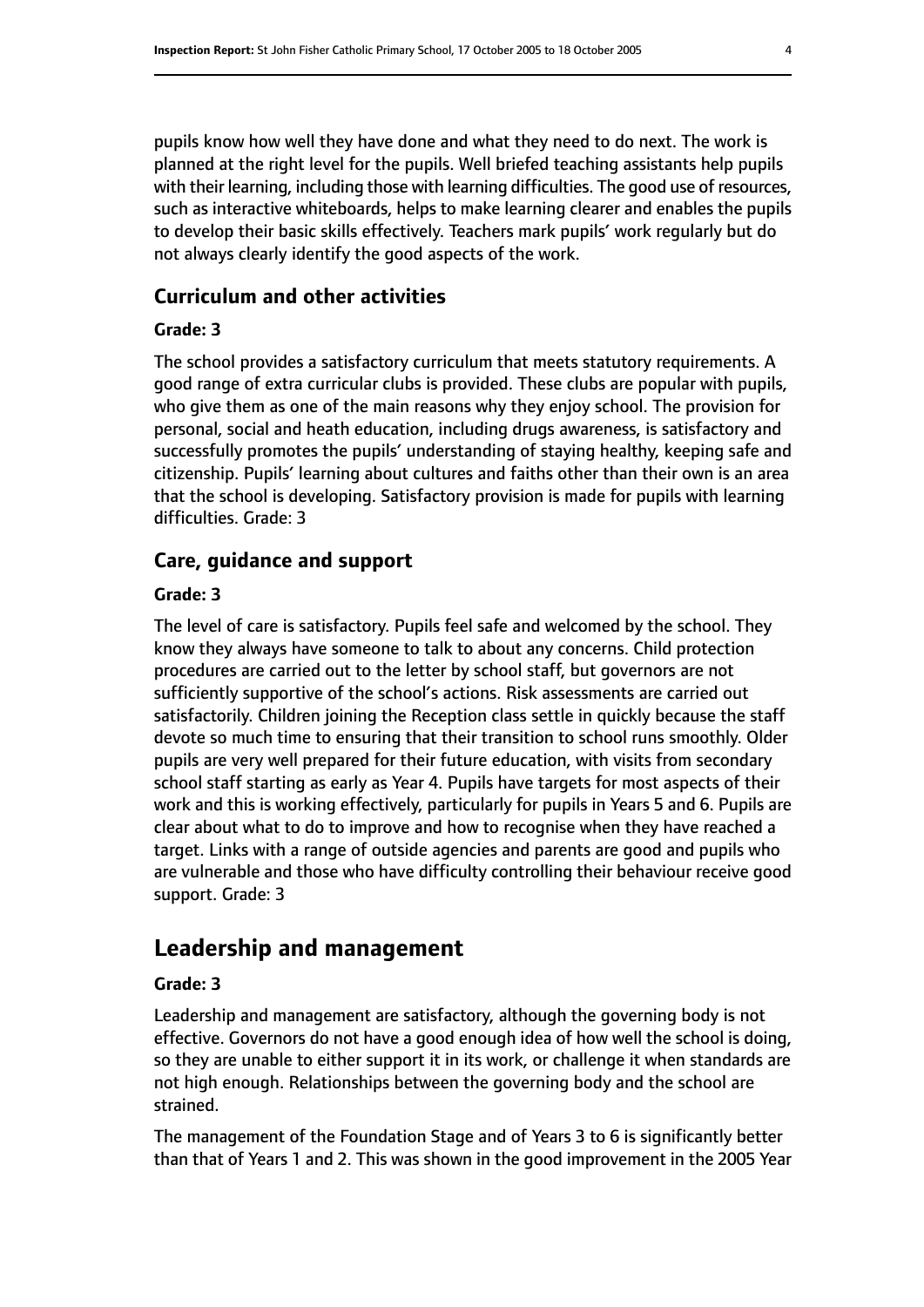6 test results, brought about by clear action that followed the analysis of the previous year's performance. Despite the unavoidable staffing issuesin Years 1 and 2, the school has taken too long to respond to the falling trend in results and is only now taking action to rectify the level of underachievement. Improvement is now occurring following the appointment of a new staff team and the good support of the subject leaders for English and mathematics.

The school's monitoring and evaluation of its work are not rigorous enough. There is a wealth of data available about how well the pupils are performing, but the information is not used as fully as it should be to help the school target provision to where it is most needed. The school has developed satisfactory systems to find out parents' and pupils' views about how things could be improved but has yet to analyse and use this information well. The improvement made since the last inspection and the actions taken so far to raise achievement indicate that the school is getting better and has the capacity to continue to do so. Grade: 3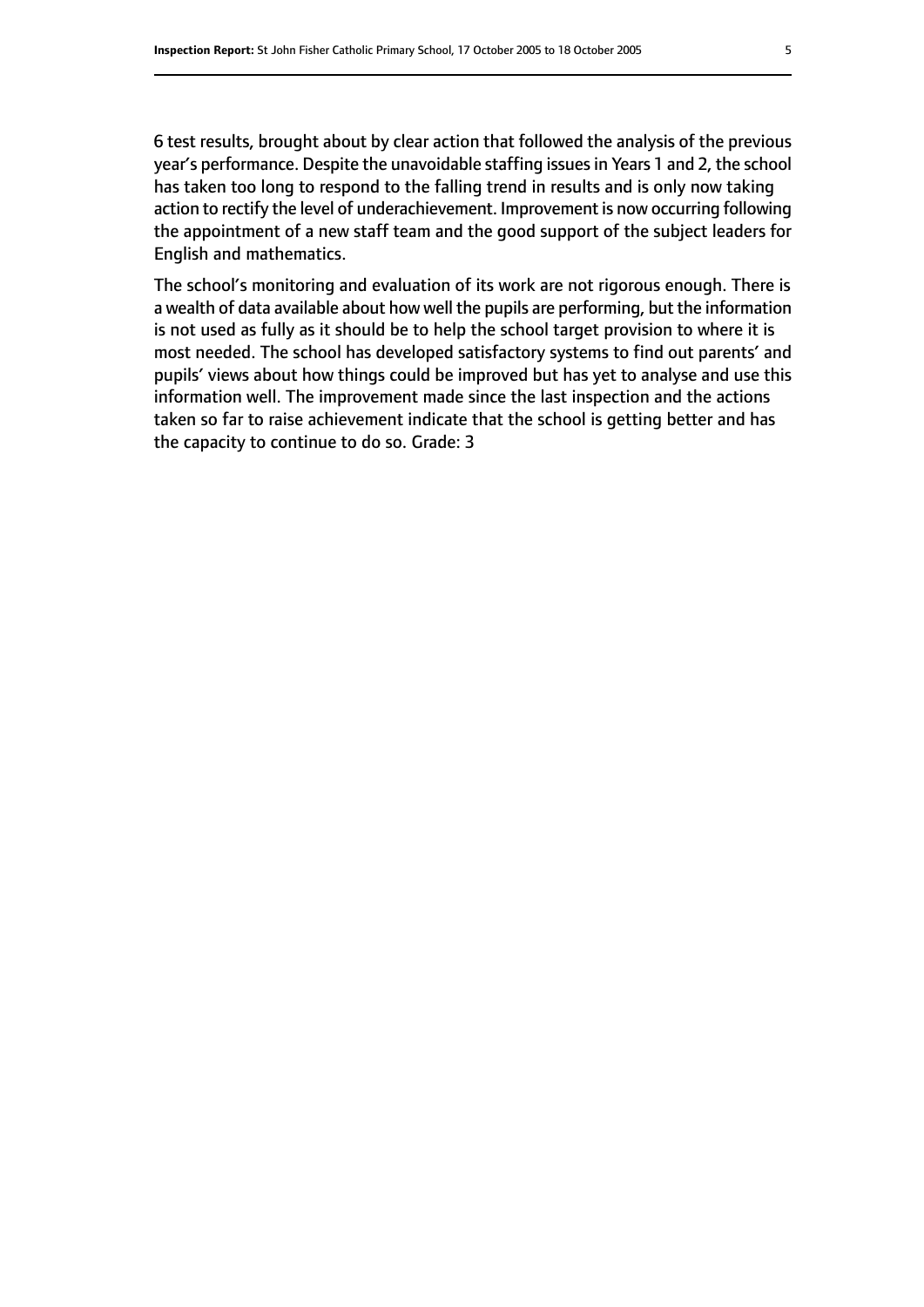**Any complaints about the inspection or the report should be made following the procedures set out inthe guidance 'Complaints about school inspection', whichis available from Ofsted's website: www.ofsted.gov.uk.**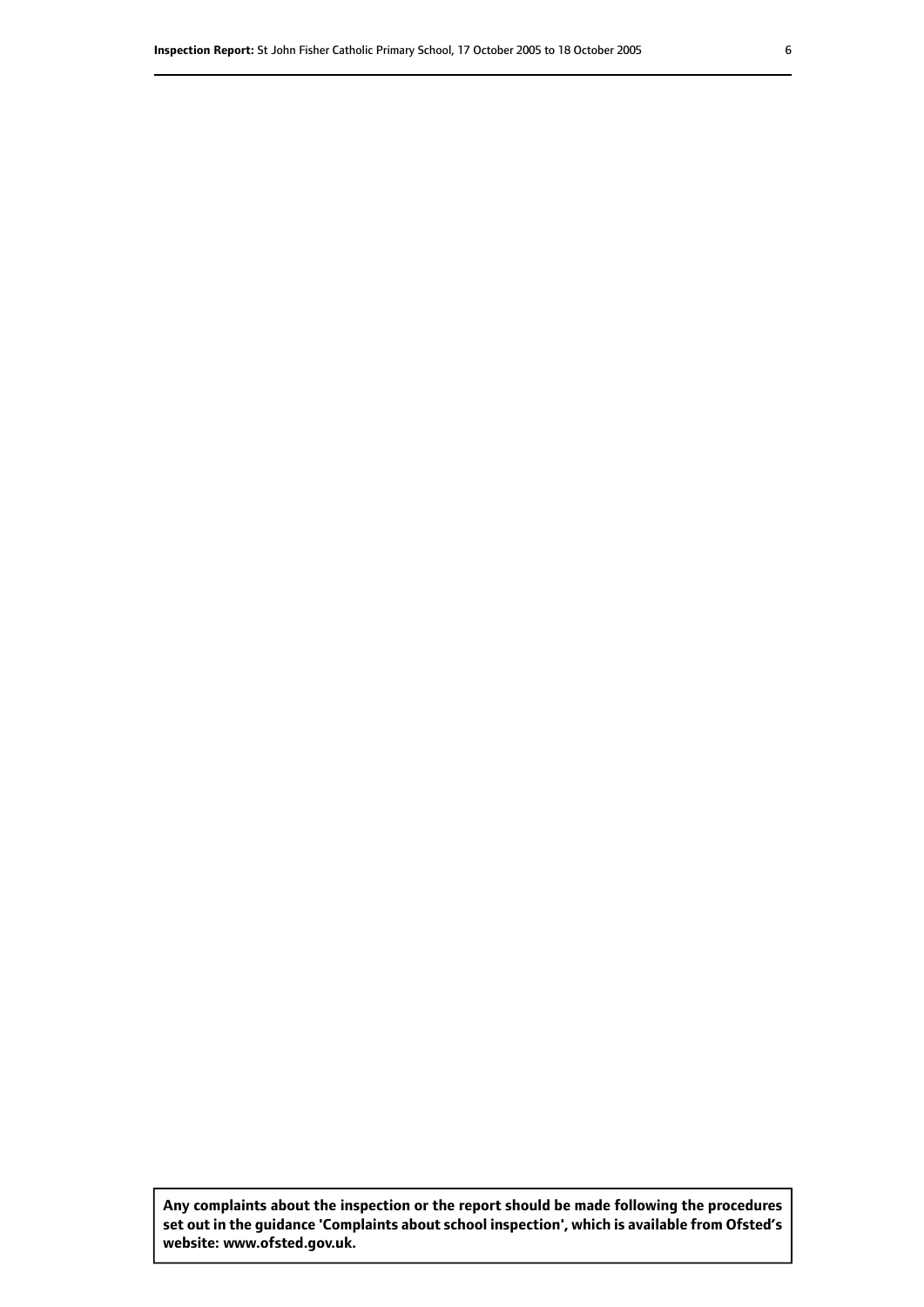# **Inspection judgements**

| Key to judgements: grade 1 is outstanding, grade 2 good, grade 3 | <b>School</b>  | $16-19$ |
|------------------------------------------------------------------|----------------|---------|
| satisfactory, and grade 4 inadequate                             | <b>Overall</b> |         |

#### **Overall effectiveness**

| How effective, efficient and inclusive is the provision of education,<br>integrated care and any extended services in meeting the needs of<br>learners? | 4   | <b>NA</b> |
|---------------------------------------------------------------------------------------------------------------------------------------------------------|-----|-----------|
| How well does the school work in partnership with others to promote<br>learners' well-being?                                                            |     | NА        |
| The quality and standards in foundation stage                                                                                                           |     | <b>NA</b> |
| The effectiveness of the school's self-evaluation                                                                                                       |     | ΝA        |
| The capacity to make any necessary improvements                                                                                                         | Yes | NА        |
| Effective steps have been taken to promote improvement since the last<br>inspection                                                                     | Yes | ΝA        |

#### **Achievement and standards**

| How well do learners achieve?                                                                               | NА        |
|-------------------------------------------------------------------------------------------------------------|-----------|
| The standards <sup>1</sup> reached by learners                                                              | NА        |
| How well learners make progress, taking account of any significant variations<br>between groups of learners | <b>NA</b> |
| How well learners with learning difficulties and disabilities make progress                                 | <b>NA</b> |

#### **Personal development and well-being**

| How good is the overall personal development and well-being of the<br>learners?                                  | ΝA        |
|------------------------------------------------------------------------------------------------------------------|-----------|
| The extent of learners' spiritual, moral, social and cultural development                                        | <b>NA</b> |
| The behaviour of learners                                                                                        | <b>NA</b> |
| The attendance of learners                                                                                       | <b>NA</b> |
| How well learners enjoy their education                                                                          | <b>NA</b> |
| The extent to which learners adopt safe practices                                                                | <b>NA</b> |
| The extent to which learners adopt healthy lifestyles                                                            | <b>NA</b> |
| The extent to which learners make a positive contribution to the community                                       | <b>NA</b> |
| How well learners develop workplace and other skills that will contribute to<br>their future economic well-being | <b>NA</b> |

#### **The quality of provision**

| How effective are teaching and learning in meeting the full range of<br>the learners' needs?          | ΝA |
|-------------------------------------------------------------------------------------------------------|----|
| How well do the curriculum and other activities meet the range of<br>needs and interests of learners? | NА |
| How well are learners cared for, guided and supported?                                                | ΝA |

 $^1$  Grade 1 - Exceptionally and consistently high; Grade 2 - Generally above average with none significantly below average; Grade 3 - Broadly average; Grade 4 - Exceptionally low.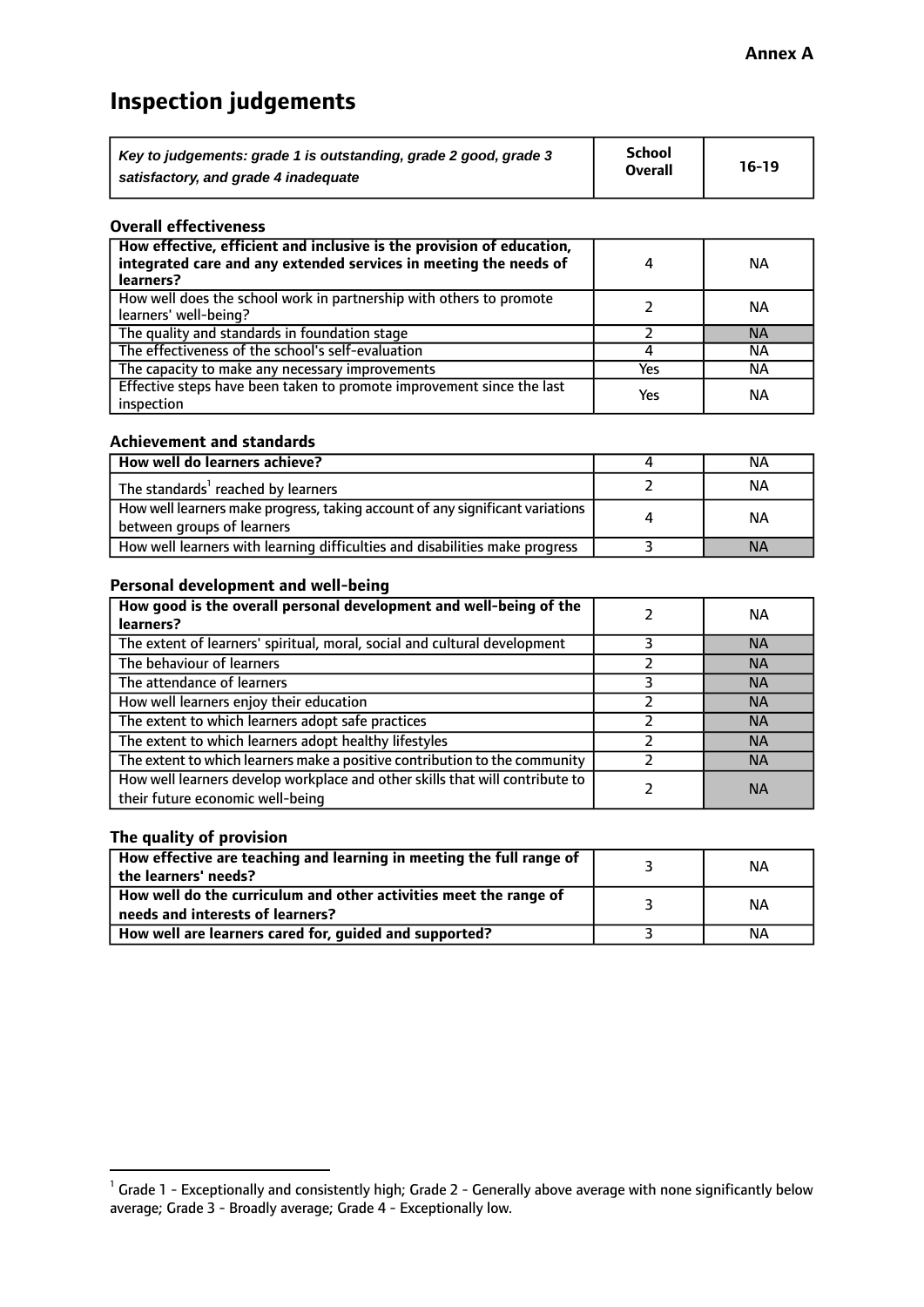# **Leadership and management**

| How effective are leadership and management in raising achievement<br>and supporting all learners?                                              |     | NA.       |
|-------------------------------------------------------------------------------------------------------------------------------------------------|-----|-----------|
| How effectively leaders and managers at all levels set clear direction leading<br>to improvement and promote high quality of care and education |     | <b>NA</b> |
| How effectively performance is monitored, evaluated and improved to meet<br>challenging targets, through quality assurance and self-review      |     | <b>NA</b> |
| How well equality of opportunity is promoted and discrimination tackled so<br>that all learners achieve as well as they can                     |     | <b>NA</b> |
| How effectively and efficiently resources are deployed to achieve value for<br>money                                                            |     | <b>NA</b> |
| The extent to which governors and other supervisory boards discharge their<br>responsibilities                                                  |     | <b>NA</b> |
| The adequacy and suitability of staff to ensure that learners are protected                                                                     | Yes | <b>NA</b> |

| The extent to which schools enable learners to be healthy                                     |            |
|-----------------------------------------------------------------------------------------------|------------|
| Learners are encouraged and enabled to eat and drink healthily                                | Yes        |
| Learners are encouraged and enabled to take regular exercise                                  | Yes        |
| Learners are discouraged from smoking and substance abuse                                     | <b>Yes</b> |
| Learners are educated about sexual health                                                     | <b>Yes</b> |
| The extent to which providers ensure that learners stay safe                                  |            |
| Procedures for safequarding learners meet current government requirements                     | Yes        |
| Risk assessment procedures and related staff training are in place                            | Yes        |
| Action is taken to reduce anti-social behaviour, such as bullying and racism                  | Yes        |
| Learners are taught about key risks and how to deal with them                                 |            |
| The extent to which learners make a positive contribution                                     |            |
| Learners are helped to develop stable, positive relationships                                 | Yes        |
| Learners, individually and collectively, participate in making decisions that affect them     | Yes        |
| Learners are encouraged to initiate, participate in and manage activities in school and the   | <b>Yes</b> |
| wider community                                                                               |            |
| The extent to which schools enable learners to achieve economic well-being                    |            |
| There is provision to promote learners' basic skills                                          | Yes        |
| Learners have opportunities to develop enterprise skills and work in teams                    | <b>Yes</b> |
| Careers education and guidance is provided to all learners in key stage 3 and 4 and the sixth | <b>NA</b>  |
| form                                                                                          |            |
| Education for all learners aged 14-19 provides an understanding of employment and the         | NА         |
| economy                                                                                       |            |